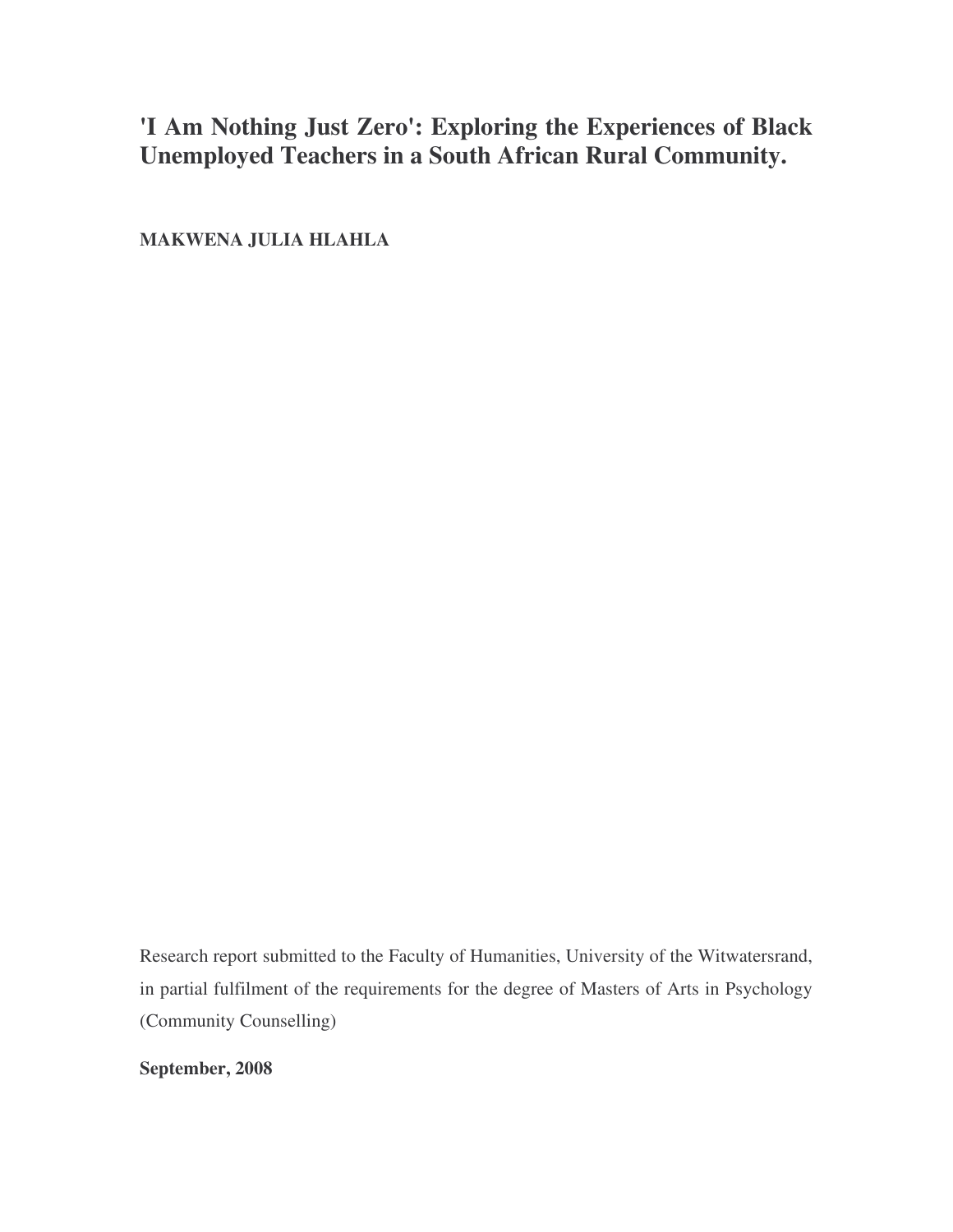### **ABSTRACT**

A substantial body of international research exists dealing with the experiences of unemployment. However, there is relatively little research focusing on unemployed people with postgraduate degrees and no research on qualified unemployed teachers in South Africa. Against this background, this research explored the experiences of eight unemployed Black African teachers in a rural village in the Limpopo province, South Africa by means of face-to-face, in-depth interviews. The study found that the majority of those interviewed had chosen teaching because it had a vocation or calling and that this aspect of their career choice made their experiences of unemployment even more painful. It was also noted that being unemployed was a particularly difficult state to accept because of the emphasis on the importance of education in the communities from which the teachers came and the accompanying belief that a tertiary qualification would almost inevitably secure employment. It also found that the participants expressed a number of the negative experiences such as loss of self esteem and a sense of self worth. More specifically, it was found that the inability to fulfil the traditional gender role as head of a household was one of the most significant problems confronting the unemployed men. Additional findings of particular interest include the fact that by contrast with other research, this group of teachers did not experience the extent of social isolation so often found in the international literature. It was suggested that a possible explanation for this finding related to the particularly strong social ties that operate in Black African rural communities in South Africa. A number of suggestions concerning further research into the experiences of unemployed graduates are made in the concluding sections of the study. It is suggested, for example, that it would be useful to explore the extent to which the experiences of unemployed Black African teachers in urban communities relate to those described in this research.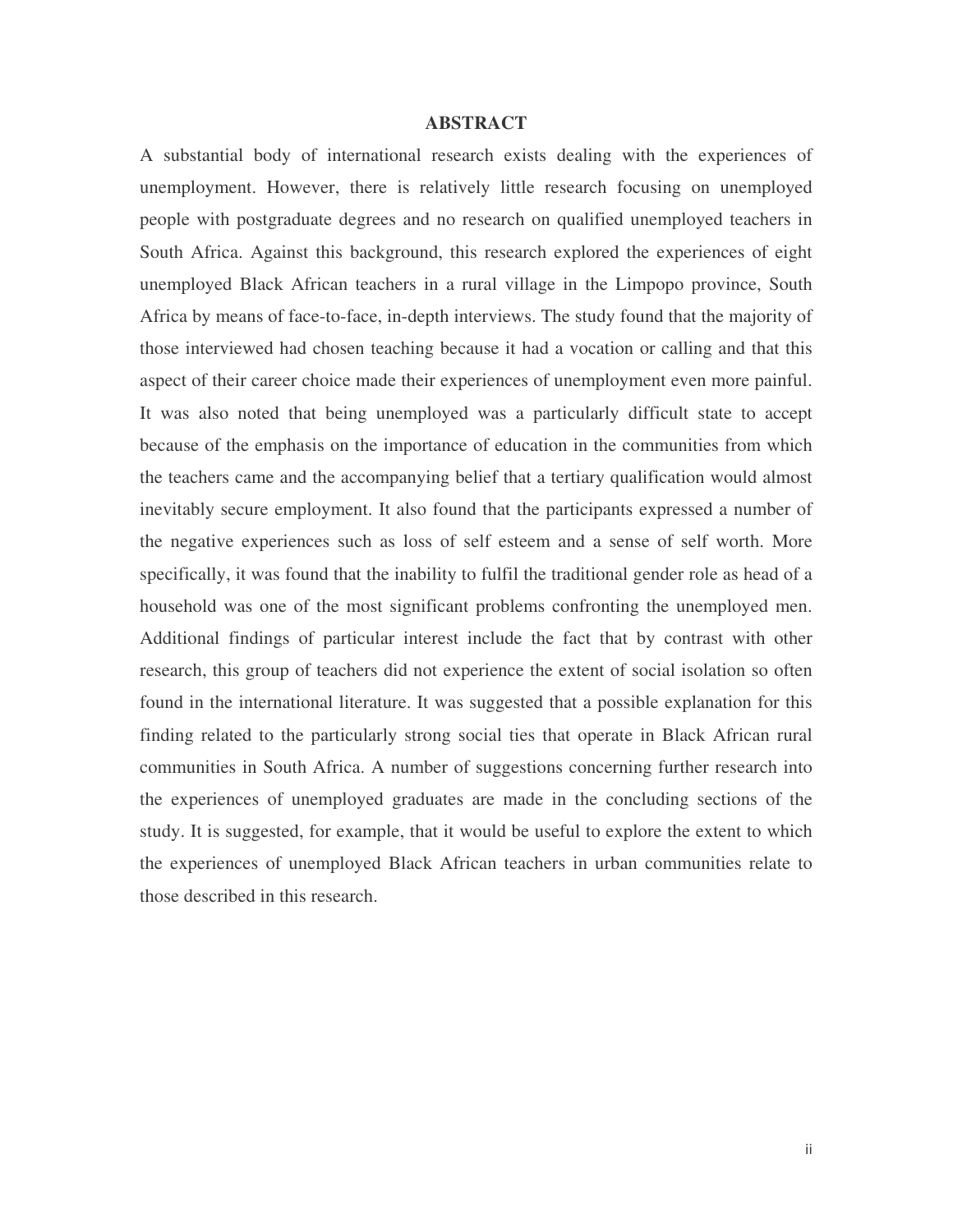## **DEDICATION**

This research report is dedicated to my late daughter, Tlou Nthabiseng Hlahla, who passed away before this research was completed.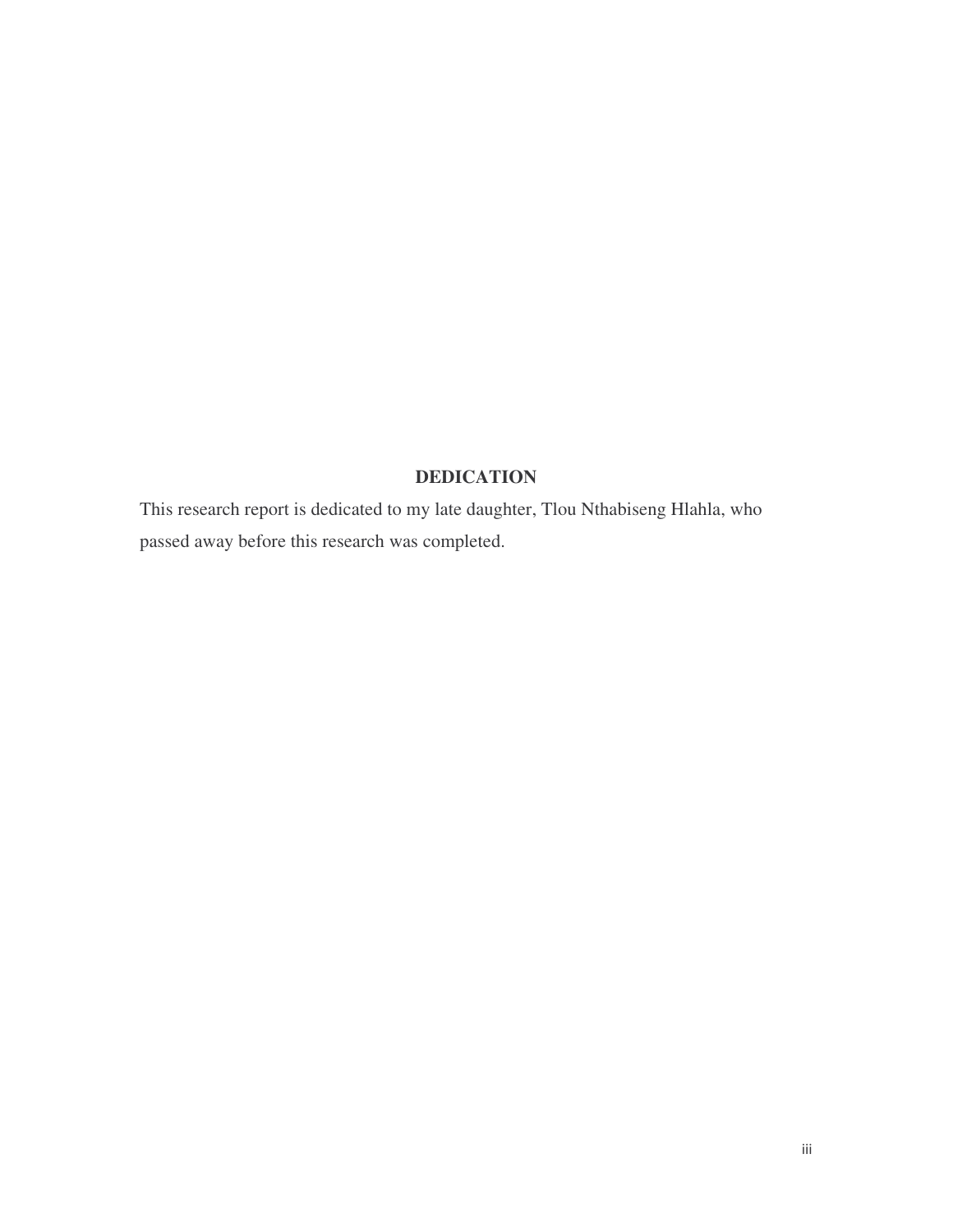**DECLARATION**<br>
Increby declare that this research report is my own unaided work. It is submitted for the<br>
hereby declare of Ants in Psychology (Community Counselling) at the University of<br>
degree of Rasters of Ants in Psyc I hereby declare that this research report is my own unaided work. It is submitted for the degree of Masters of Arts in Psychology (Community Counselling) at the University of the Witwatersrand. It has not been submitted before for any other degree or examination at any university.

(Name of Candidate)

\_\_\_\_day of \_\_\_\_\_\_\_\_2008

\_\_\_\_\_\_\_\_\_\_\_\_\_\_\_\_\_\_\_\_\_\_\_\_\_\_\_\_\_\_\_\_\_\_\_\_\_\_\_\_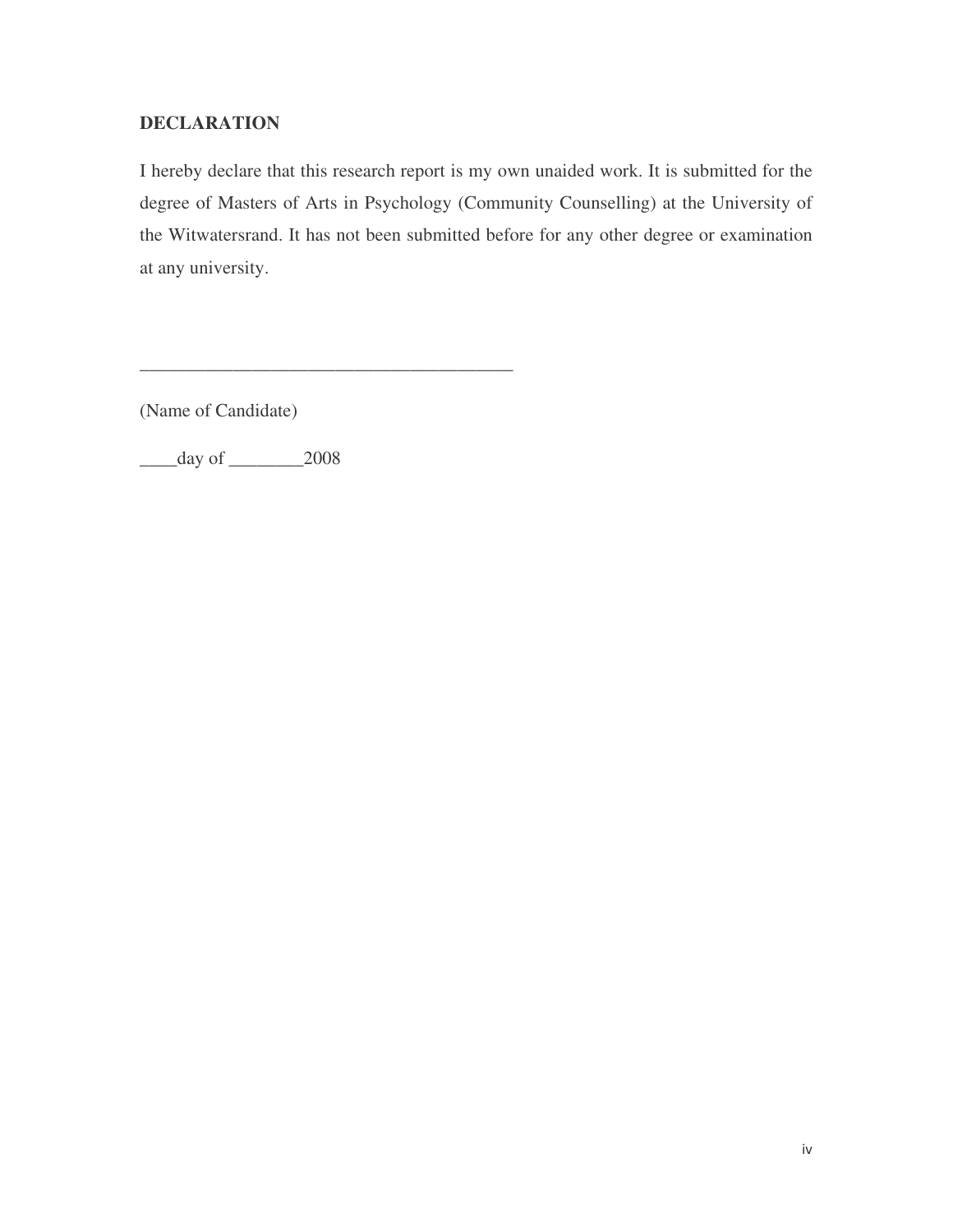In preparation for this thesis, I received invaluable support from a considerable number of people. While it is not possible to mention all of them here, each has my heartfelt gratitude.

I would like to pass my sincere gratitude to my supervisor, Prof. Susan Van Zyl, for her patient, critical and constructive contribution. Her support, generosity and encouragement helped me through all difficulties of completing this document.

Jacinta Ndambuki and Maina Mutonya, my research mentors, for their invaluable assistance, encouragement and motivation.

It would have been an insurmountable task to complete this research without the generosity and support of all the participants who willingly gave up their time to be interviewed in making this dissertation possible.

My friends and colleagues for their unparalleled support, interest and love throughout my academic years.

Let me thank my mother, brothers, sisters and relatives for their support in all fronts which enabled me to grow and develop.

It would rather be unthankful not to pass my special thanks to my nephew Lesly Mokoena Mabotja for his unqualified support which contributed to the completion of this document.

**ACKNOWLEDGEMENTS**<br>received invaluable support from a considerable number of<br>ible to mention all of them here, each has my heartfelt<br>re gratitude to my supervisor, Prof. Susan Van Zyl, for here<br>recontribution. Her support, Most importantly I would like to give special thanks to my husband, my son Koena, and my late daughter Tlou Nthabiseng for their patience and moral support. They have given me the strength and courage to carry on. They have put up with my frustrations and they have each shown interest in my work. They have been wonderful. Without them, this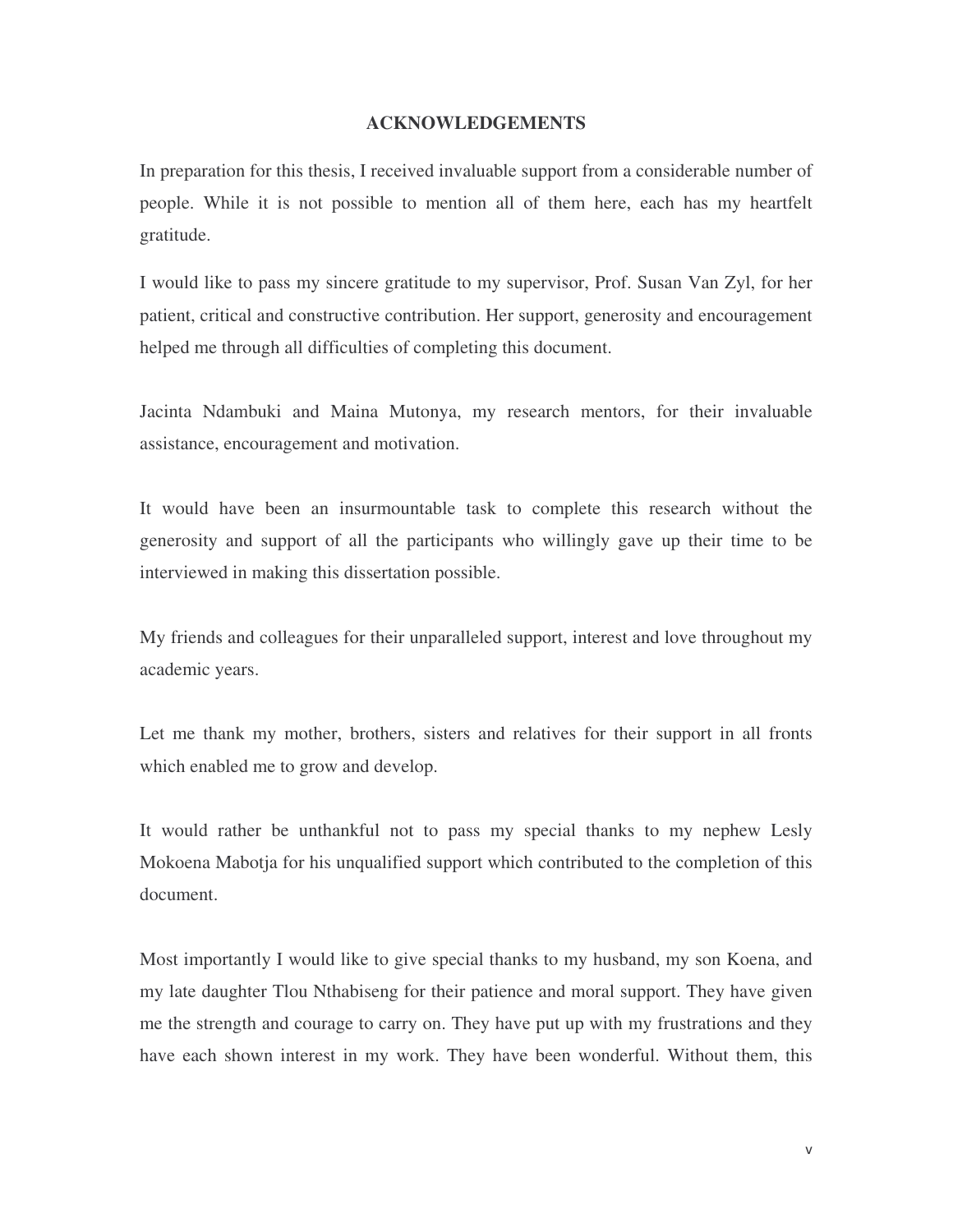could not have been possible. Once again from the bottom of my heart, I say, THANK YOU.

Above all I would like to thank the Almighty God for His blessings and the strength He gave me throughout my studies.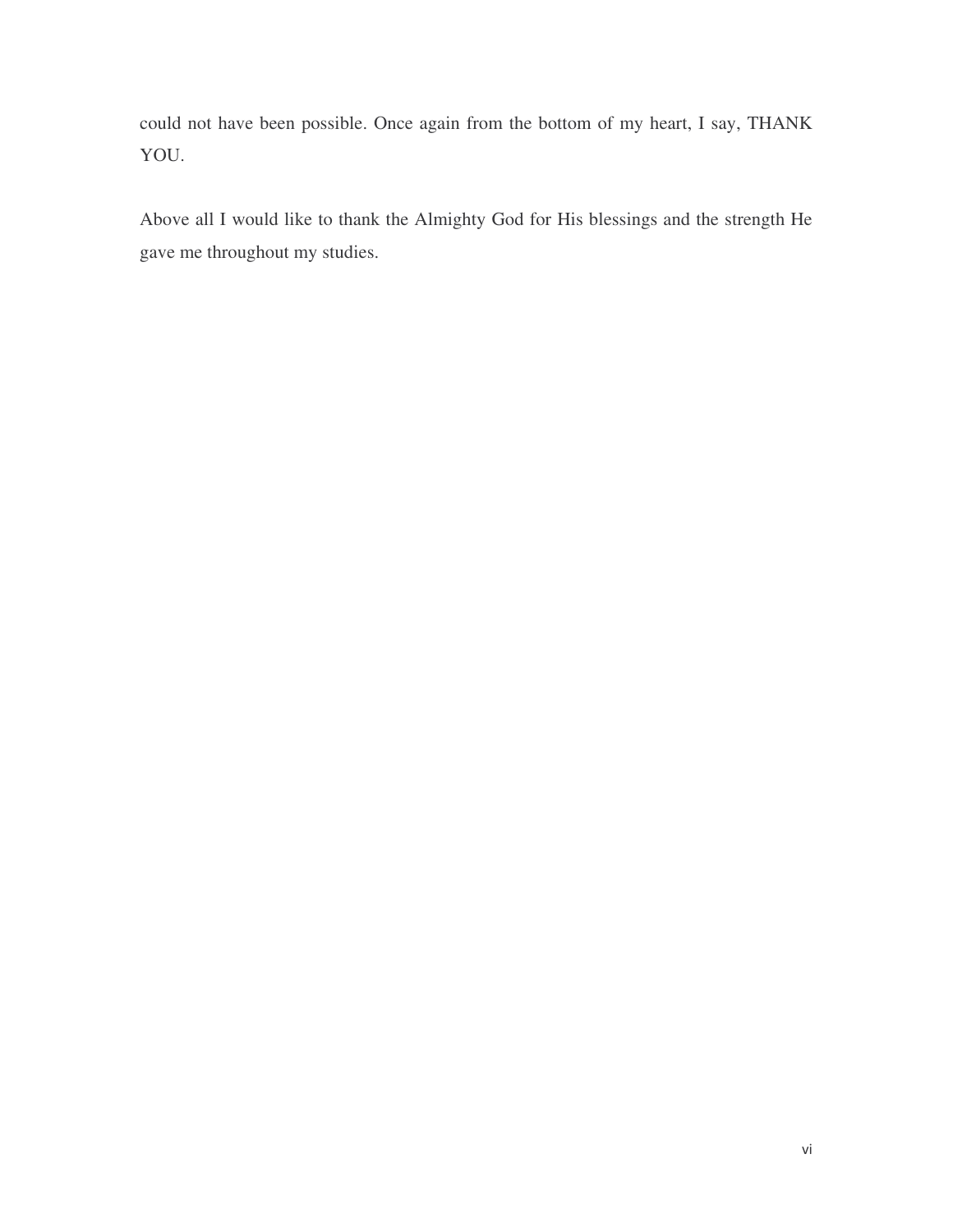## **TABLE OF CONTENTS**

| Title                                                          |                                               | $\mathbf{i}$   |
|----------------------------------------------------------------|-----------------------------------------------|----------------|
| Abstract                                                       |                                               | ii             |
| Dedication                                                     |                                               | iii            |
| Declaration                                                    |                                               | iv             |
| Acknowledgements                                               |                                               | V              |
| <b>Table of Contents</b>                                       |                                               | vii            |
|                                                                | <b>CHAPTER 1: THE BACKGROUND OF THE STUDY</b> | 1              |
| Introduction                                                   |                                               | 1              |
| 1.1. Rationale                                                 |                                               | $\overline{2}$ |
| 1.2. Aims and Objectives of the Study                          |                                               | $\overline{4}$ |
| 1.3. Chapter Outline                                           |                                               | 5              |
| <b>CHAPTER 2: LITERATURE REVIEW</b>                            |                                               | 6              |
| Introduction                                                   |                                               | 6              |
| 2.1 Unemployment in South Africa                               |                                               | 6              |
| 2.2. Experience of Unemployment                                |                                               | 7              |
| 2.2.1 The impact of unemployment on self-esteem                |                                               | 8              |
| 2.2.2 The impact of unemployment on presents life satisfaction |                                               | 10             |
| 2.2.3 The impact of unemployment in relation to gender         |                                               | 10             |
| 2.2.4 The impact of unemployment on social system/network      |                                               | 12             |
| (a).                                                           | Family                                        | 12             |
| (b).                                                           | Friendships and social life                   | 12             |
| (c).                                                           | Society or community                          | 13             |
| 2.3. Unemployment and Teaching                                 |                                               | 14             |
| 2.4. Coping with Unemployment                                  |                                               | 16             |
| 2.5. Summary                                                   |                                               | 18             |
| <b>CHAPTER 3: RESEARCH DESIGN AND METHODOLOGY</b>              |                                               | 20             |
| Introduction                                                   |                                               | 20             |
| 3.1. Research Design                                           |                                               | 20             |
| 3.2. Sampling                                                  |                                               | 21             |
| 3.3. The Interviewer Process and Settings                      |                                               | 21             |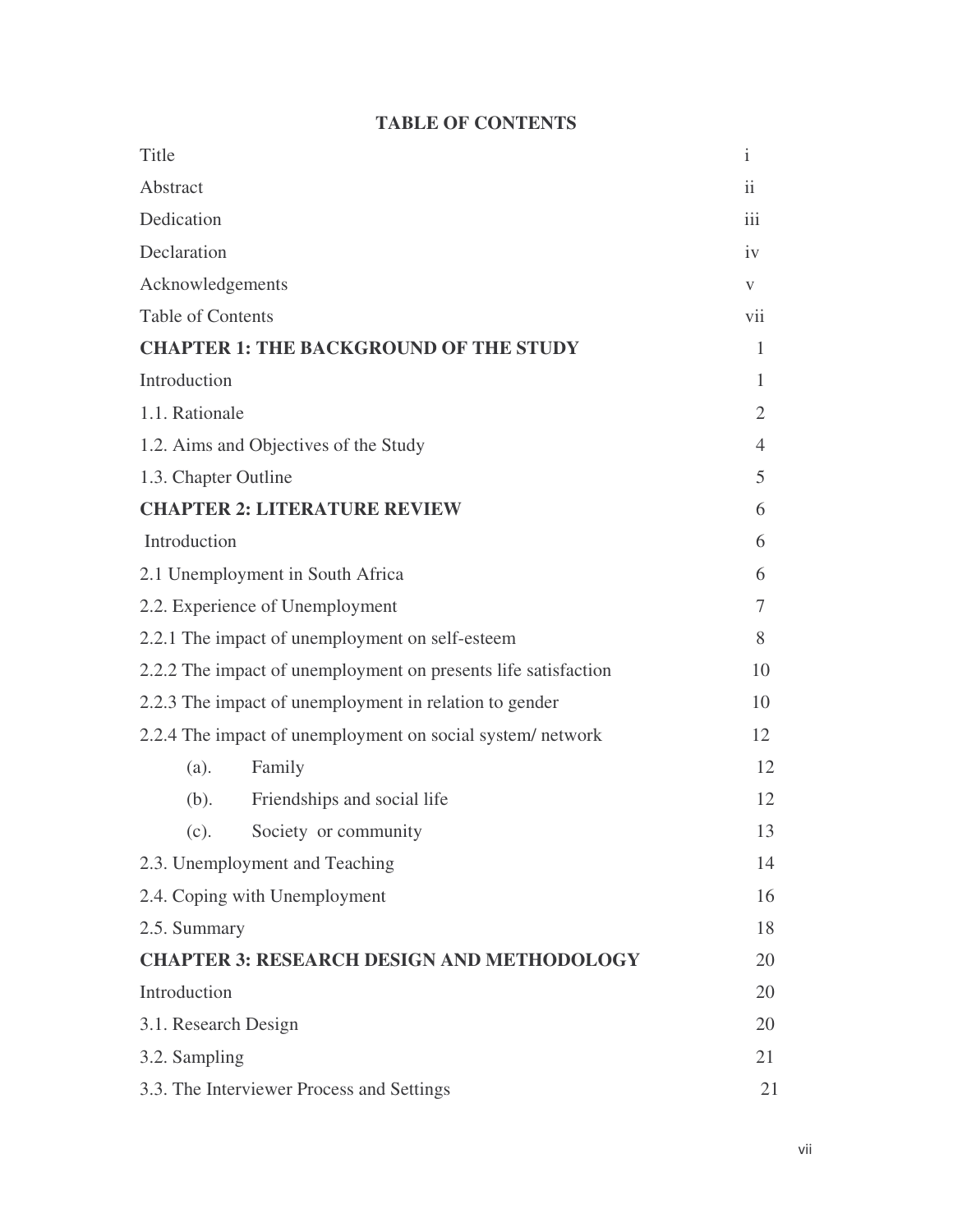| 3.4. Translation                                                          | 22 |  |
|---------------------------------------------------------------------------|----|--|
| 3.5. Research Instruments                                                 | 22 |  |
| 3.6. Data Analysis                                                        |    |  |
| 3.7. Ethical Consideration                                                | 23 |  |
| <b>CHAPTER 4: PRESENTATION AND DICUSSION OF FINDINGS</b>                  | 24 |  |
| Introduction                                                              |    |  |
| 4.1. Deciding to be a Teacher                                             | 25 |  |
| 4.1.1. Sharing of knowledge and ideas                                     | 25 |  |
| 4.1.2 An opportunity to change other people's lives                       | 26 |  |
| 4.1.3 Teaching as a vocation or calling                                   | 27 |  |
| 4.1.4 Teaching as providing good salary and good work condition           | 28 |  |
| 4.1.5 Working with children and young people                              | 29 |  |
| 4.2. Difficulties Encountered While Studying                              | 30 |  |
| 4.3. Practical Aspects of Unemployment                                    | 32 |  |
| 4.4. Psychological Aspects of Unemployment                                |    |  |
| 4.4.1 Experiences of Failure, Uselessness and Frustration                 |    |  |
| 4.4.1 (a) The inability to fulfil male responsibilities                   | 35 |  |
| 4.4.2 (b) The experience of gossip and criticism from community members   | 37 |  |
| 4.4.3 (c) The psychological consequences of failed interviews             | 37 |  |
| 4.4.4 (d) the demoralizing effects of perceiving favouritism and nepotism | 39 |  |
| 4.4.2 Social Isolation                                                    | 40 |  |
| 4.5. Social Aspects of Unemployment                                       | 41 |  |
| 4.5.1 Support from the family                                             | 41 |  |
| 4.5.2 Support and lack of support from friends                            | 42 |  |
| 4.5.3 Support and lack of support from the community                      | 44 |  |
| 4.6. Coping with Unemployment                                             | 46 |  |
| 4.6.1 Having a positive outlook                                           | 46 |  |
| 4.6.2 Community participation                                             | 48 |  |
| 4.6.3 Self-employment and other ways to keep busy                         | 49 |  |
| <b>CHAPTER 5: SUMMARY OF FINDINGS AND CONCLUSION</b>                      |    |  |
| Introduction                                                              |    |  |